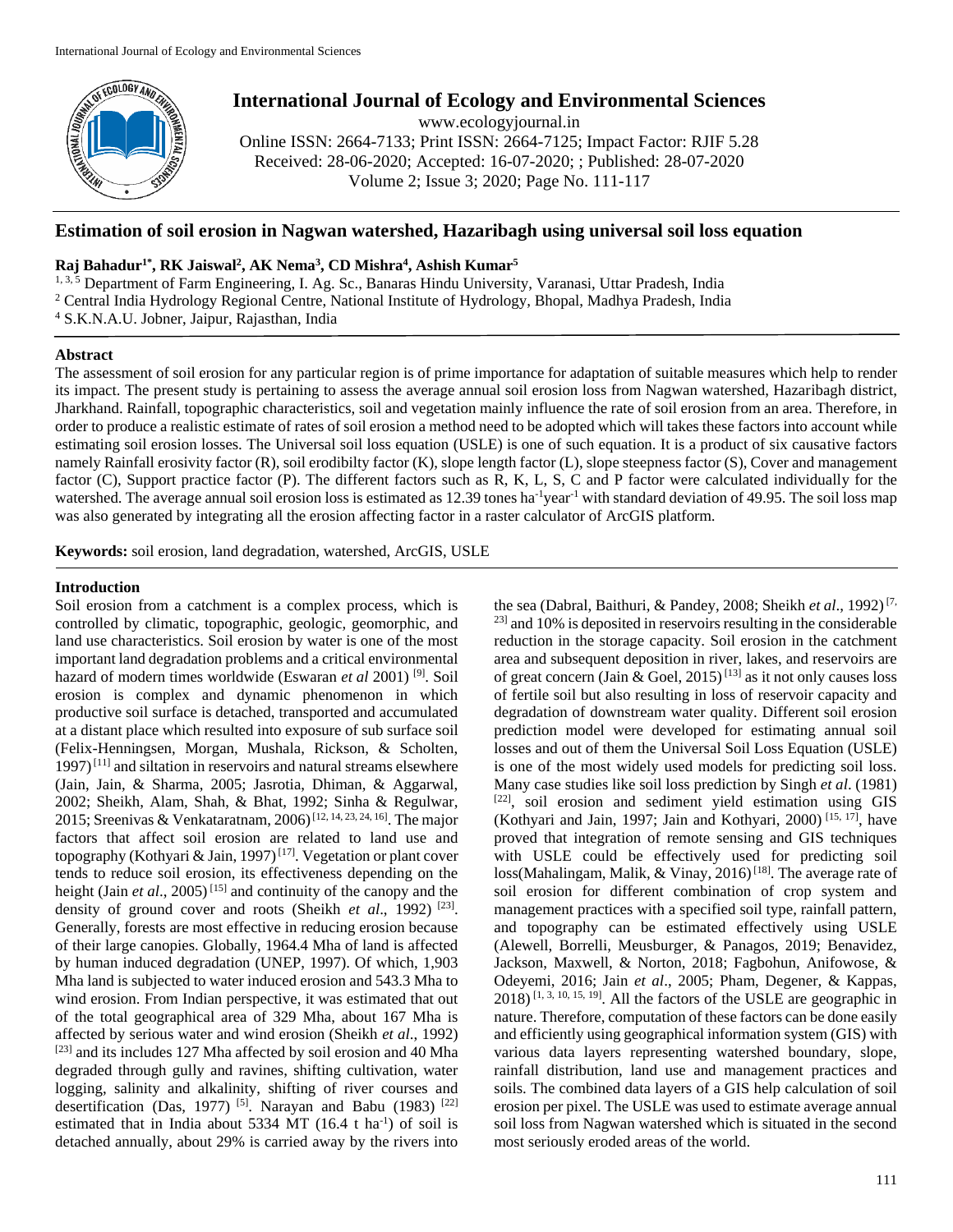#### **Material and Methodology**

#### **Description of the study area**

The Nagwan watershed situated at the Upper Damodar Valley, Hazaribagh district of Jharkhand state in India. It accounts for an area of 92.32 km<sup>2</sup> and lies between  $85^016'41''$  and  $85^023'50''$  E longitude and 23<sup>0</sup>59′33″ and 24<sup>0</sup>5′37″ N latitude. Location map of the study area is shown in Figure 1. The area experiences subhumid sub-tropical monsoon type of climate characterized by hot summers (40 $°C$ ) and mild winters (4 $°C$ ). The watershed receives an average annual rainfall of 1272.5 mm, out of which more than 80% is received during monsoon season (June–October). Agriculture is the chief economic occupation for farmer of the catchment.



**Fig 1:** Location map of Nagwan watershed

#### **Data Availability**

For estimating rainfall erosivity, the annual rainfall data during the period from 1986- 2011 were collected from meteorological observatory at Central Rainfed Upland Rice Research Station (CRURRS), Hazaribagh.

#### **Soil Data**

Soil erosion in any particular region is affected by soil physical and chemical properties. Physical properties like texture, structure, organic matter content, content of salts, characterize the detachability and transportability of soil. Soil having high detachability and transportability are susceptible to erosion (Djuwansah & Mulyono, 2017) [8]. Soil data in the present study are required to assess/estimate susceptibility of soils to be eroded by the rainfall. Soil maps of the study area were obtained from DVC, Hazaribagh. Soil map of Nagwan watershed was prepared by Tripathi *et al.* (2003)<sup>[26]</sup>. ArcGIS software was used for

digitizing scanned soil map of the watershed. Basic soil property such as sand, silt, clay, and organic carbon percentages were obtained from the Soil Conservation Department DVC, Hazaribagh, the details of which are given in Table 1.

**Table 1:** Soil property of Nagwan watershed

| Soil types      |       |                    |       | Sand (%)Silt (%)Clay (%)Organic carbon (%) |
|-----------------|-------|--------------------|-------|--------------------------------------------|
| Silty loam      | 51.3  | 29.4               | 19.3  | 0.56                                       |
| Loamy sand      | 80.4  | 11.7               | 7.9   | 0.47                                       |
| Sandy loam      | 62.95 | 20.09              | 16.96 | 0.29                                       |
| Loam            | 50.77 | $\overline{2}2.52$ | 26.71 | 0.26                                       |
| Clay loam       | 34.35 | 22.26              | 43.39 | 0.22                                       |
| Silty clay loam | 39.74 | 24.53              | 35.73 | 0.31                                       |



**Fig 2:** Soil map of the study area

#### **Estimation of soil loss**

Soil loss is the important parameters for planning of soil and water conservation measures. The rate of soil erosion from an area mainly depends upon rainfall, topographic characteristics, soil and vegetation. Therefore, a method which takes these factors into account while estimating soil erosion is expected to produce realistic estimate of rates of soil erosion (Das, 2008) [5]. The universal soil loss equation (USLE) is one of such equation.

#### **Universal Soil Loss Equation (USLE) Method**

Annual soil loss in form of runoff from different land forms and land uses of the watershed was estimated using the Universal Soil Loss Equation (USLE) (Wischmeier and Smith, 1978). The USLE states that the field soil loss in, A, is the product of six causative factors as expresses by equation mention below.

$$
A = R \times K \times L \times S \times C \times P \tag{1}
$$

where, A is the computed soil loss caused by sheet and rill erosion  $(t \text{ ha}^{-1} \text{ yr}^{-1})$ , R is the rainfall erosivity factor (MJ mm h<sup>-1</sup> ha<sup>-1</sup> yr<sup>-</sup> <sup>1</sup>), K is the soil erodibility factor (t ha h ha<sup>-1</sup> MJ<sup>-1</sup> mm<sup>-1</sup>), L is the slope length factor (dimensionless), S is the slope steepness factor (dimensionless), C is the cover and management factor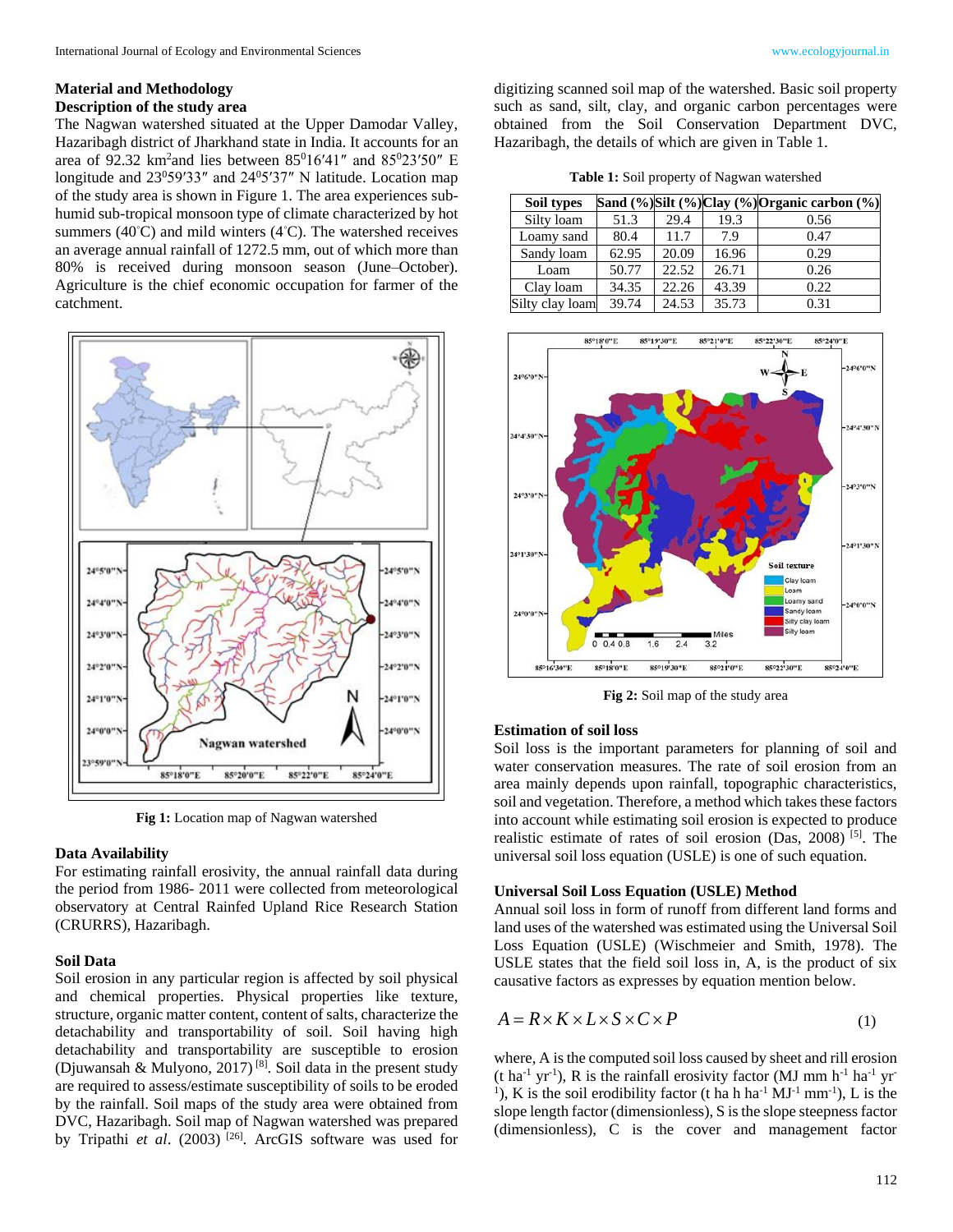(dimensionless varies from 0 to1) and P is the support practice factor (dimensionless varies from 0 to1).

#### **Calculation of Rainfall erosivity factor (R)**

Rainfall erosivity factor (R) is the basic and important factor in the assessment of soil erosion. The R-factor is defined as the product of kinetic energy of rainfall (E) and the maximum 30 minute intensity  $(I_{30})$  and expressed as  $EI_{30}$  (Wischmeier and Smith, 1978). Mathematically rainfall erosivity is calculated by

$$
EI_{30} = \left(\frac{KE \times I_{30}}{100}\right) \tag{2}
$$

Where,  $KE =$  Kinetic energy of the storm in metric tones/ha-cm.  $I_{30}$  = maximum 30 minutes rainfall Intensity of the storm

$$
KE = 210.3 + 89 \log I \tag{3}
$$

Where,  $I = \text{rainfall Intensity in cm/h}$  and

In India, involving 45 gauging stations, distribution in different rainfall zones, simple linear relationship between erosivity index and annual or seasonal rainfall has been developed (Singh *et al.* 1981)<sup>[22]</sup> as expressed by equation:

$$
Annual R factor, R = 79 + (0.363 \times P)
$$
 (4)

$$
Seasonal R factor, Rs = 50 + (0.389 \times P)
$$
 (5)

Where, P is the rainfall in mm.

In present study, Equation 4 was used to calculate annual values of R factor in a year.

#### **Calculation of soil erodibilty factor (K)**

Soil erodibility factor (K) is closely related to various properties of soil by virtue of which a particular soil becomes susceptible to be eroded, by either water or wind. The K-factor is expressed as soil loss per unit area per unit R for a unit plot of 22.13 m long having a uniform slope of 9% under continuous fallow and tilled along to the slope).

Mathematically soil erodibility can be expressed as,

$$
K = \frac{A_o}{S \times (\sum EI)}\tag{6}
$$

Where,  $K = soil$  erodibility factor  $A<sub>o</sub>$  = observed soil loss  $S = slope factor$ 

 $\Sigma$  EI = total rainfall erosivity index

A simple nomograph was developed by Wischmeier *et al*., (1971) to determine the K value using five soils types viz, percent of silt

(MS; 0.002 **—** 0.05 mm), percent of very fine sand (VFS; 0.05 — 0.1 mm), percent of sand greater than 0.1 mm, percentage of organic matter content (OM), structure (S) and permeability (P) An analytical relationship for nomograph developed by Wischmeier *at al.* (1971) is given by the Equation 7.

$$
100K = 2.1 \times 10^{-4} M^{1.14} (12 - a) + 3.25(b - 2) + 2.5(c - 3)
$$
 (7)

Where,  $K = \text{soil erodibility factor}$ ,

 $M =$  percentage silt, very fine sand and sand  $> 0.10$  mm,  $(\%)$ 

 $A =$  organic matter content,  $(\%)$ 

 $B =$  structure of the soil, (very fine granular = 1, fine granular = 2, coarse granular = 3, blocky, platy or massive = 4)

 $C =$  permeability of the soil (rapid = 1, moderate to rapid = 2, moderate = 3, slow to moderate = 4, slow = 5, very slow = 6) For this purpose soil map of Nagwan watershed was digitized in the ArcMap extension of ArcGIS 10.1. Then the values of K factor for respective soil texture unit were attributed and raster maps of K factor were prepared.

### **Calculation of slope length factor (L)**

The slope length factor is dimensionless because it is simply a ratio of the soil loss from a given slope length to the plot size 22.13 m length of slope. It is mathematically expressed as given in equation 8.

$$
L = \left(\frac{\lambda}{22.13}\right)^m\tag{8}
$$

where,  $\lambda$  is the field slope length, m is the exponent varying from 0.2 for slope less than 1%, 0.3 for slope from 1% to 3%, 0.4 for slope from 3% to 5% and 0.5 for slope more than 5% slope.

#### **Calculation of slope steepness factor (S)**

Slope steepness factor is defined as the ratio of soil loss from the actual field slope gradient to soil loss from a 9% slope under identical conditions (Renard *et al.,* 1997). Soil loss increases rapidly with slope steepness. Mathematically the slope steepness factor (S) is evaluated from equation 9.

$$
S = \left[0.065 + 0.045G + 0.0065G^2\right] \tag{9}
$$

where, G is the slope gradient in percent.

The effect of topography on soil erosion is accounted by the LS factor in USLE, which combines the effects of a slope length factor (L) and a slope steepness factor (S).

#### **Cover and management factor (C)**

The C-factor is defined as the ratio of soil loss from land with specific vegetation to the corresponding soil loss from continuous fallow (Wischmeier and Smith, 1978). It measures the combine effect of vegetation cover and management variables. The factor is based on plant cover, production level and cropping techniques. Typical values of C for different crop cover condition are presented in Table 2.

**Table 2:** C- Factors values of different land use/land cover

| etor |
|------|
| .000 |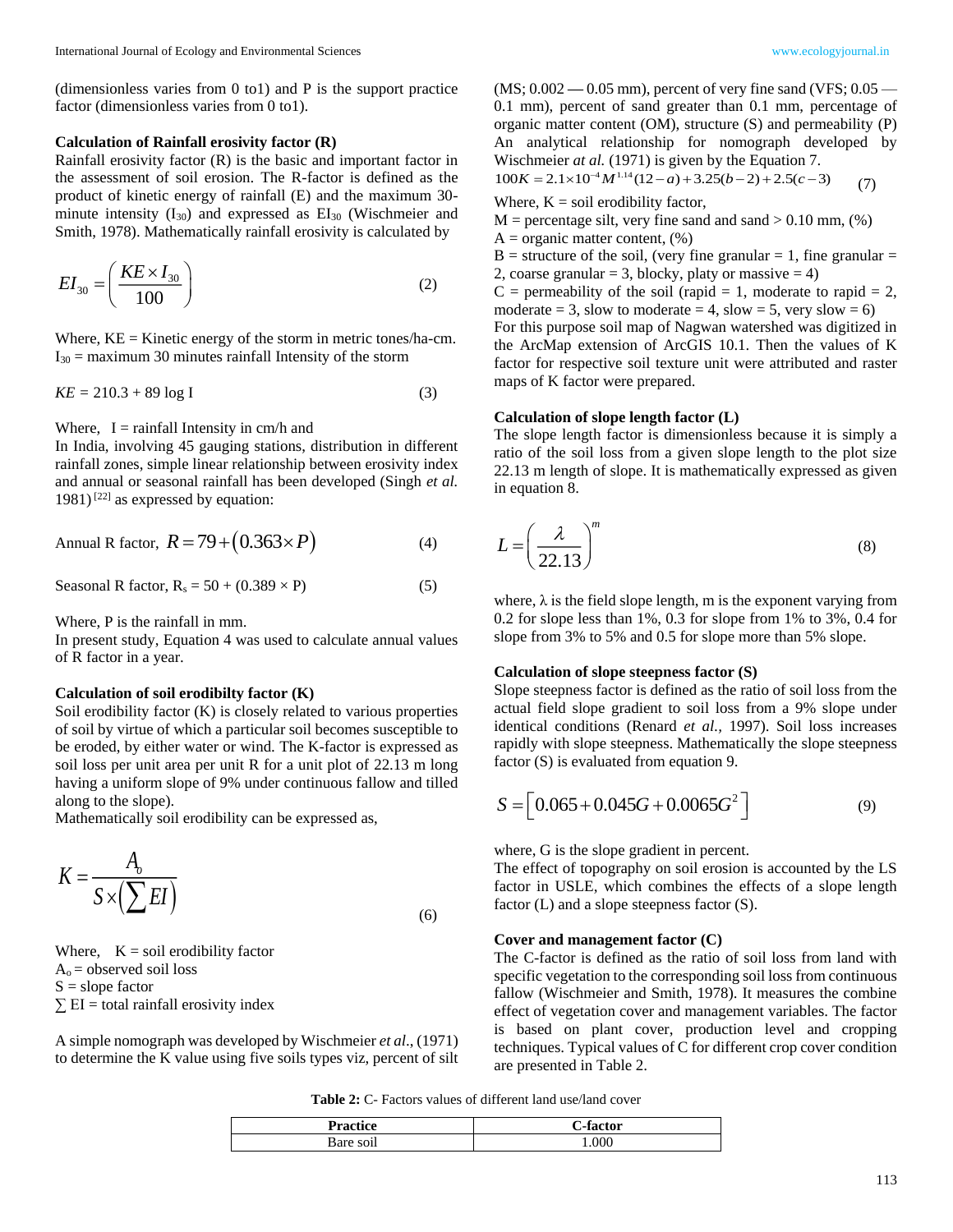| Forest or dense shrubs, high mulch crop    | 0.001         |
|--------------------------------------------|---------------|
| Savanna or prairie grass in good condition | 0.01          |
| Over grassed savanna or prairie grass      | 0.10          |
| Soya bean                                  | $0.20 - 0.50$ |
| Wheat                                      | $0.10 - 0.40$ |
| Rice                                       | $0.10 - 0.20$ |
| Ground nut                                 | $0.30 - 0.80$ |
|                                            | 0.21          |

*Source***:** Wischmeier and smith (1978), Roose (1977), Singh *et al*. (1981) [22] ,

#### **Support practice factor (P)**

The P-factor is the ratio of soil loss from field having a certain soil conservation practice to that with up and down slope ploughing (Wischmeier and Smith, 1978). Specific cultivation

practices affect erosion by modifying the flow pattern & direction of runoff and by reducing the amount of runoff (Renard and Foster, 1983)<sup>[21]</sup>. The value of P factor for different erosion control practices are given in Table 3.

**Table 3:** P- Factor value of different conservation practices

| <b>Erosion-control practice</b> | P-factor value |
|---------------------------------|----------------|
| Barren land                     |                |
| Dense forest                    | 0.8            |
| Fallow land                     | 1.0            |
| Moderate dense forest           | 0.8            |
| Open forest                     | 0.8            |
| River bed                       | 1.0            |
| Farming along hill slopes       | 0.8            |
| Farming on undulating terrain   |                |
| -                               |                |

*Source***:** Wischeier and smith (1978), Roose (1977), Chan (1981a)

## **Result and Discussion**

## **Rainfall erosivity (R) factor**

The daily precipitation data were used for estimating the average annual precipitation (AAP) of the watershed. Because within the premises of watershed only one rain gauge station was there, so data of only that station was used for representation of rainfall of whole watershed. The estimated AAP were used to compute the rainfall erosivity i.e. R-factor of USLE. The R-factor was found to be 540.92 MJ mm  $ha^{-1}h^{-1}$  yr<sup>-1</sup> and is shown Figure 3.



**Fig 3:** Rainfall erosivity (R) factor map of Nagwan watershed

#### **Soil erodibility (K) factor**

The soil erodibility (K) factor is a quantitative description of the inherent property to erode particular soil type. It is a function of complex interaction of soil physical and chemical properties affecting detachability, transportability and eventually the infiltration capacity. The K factor reflects the fact that different soils erode at different rates while the other factors causing erosion remaining the same. Soil texture is the principal entity affecting the K-factor, but the soil structure, organic matter content, and permeability also contribute to some extent. In the study area, six types of soil groups are present and each group are having varying soil characteristics. The soil erodibility factor K varied from 0.19 to 0.34 t ha h ha<sup>-1</sup>  $MJ^{-1}$  mm<sup>-1</sup> as presented in Table 5. A map for the K-factor was developed based on the soil map and soil erodibility texture.

| Soil types      | Soil erodibility |
|-----------------|------------------|
| Silty loam      | 0.33             |
| Loamy sand      | 0.29             |
| Sandy loam      | 0.34             |
| Loam            | 0.25             |
| Clay loam       | 0.19             |
| Silty clay loam | 0.26             |

**Table 5:** Represents the soil erodibility for different soil types

#### **Slope length & steepness (LS) factor**

The length (L) and steepness (S) of the slope when combined it is termed as topographic index. The LS-factor in the present study area varied from 0 to 19.54 as shown in Figure 4.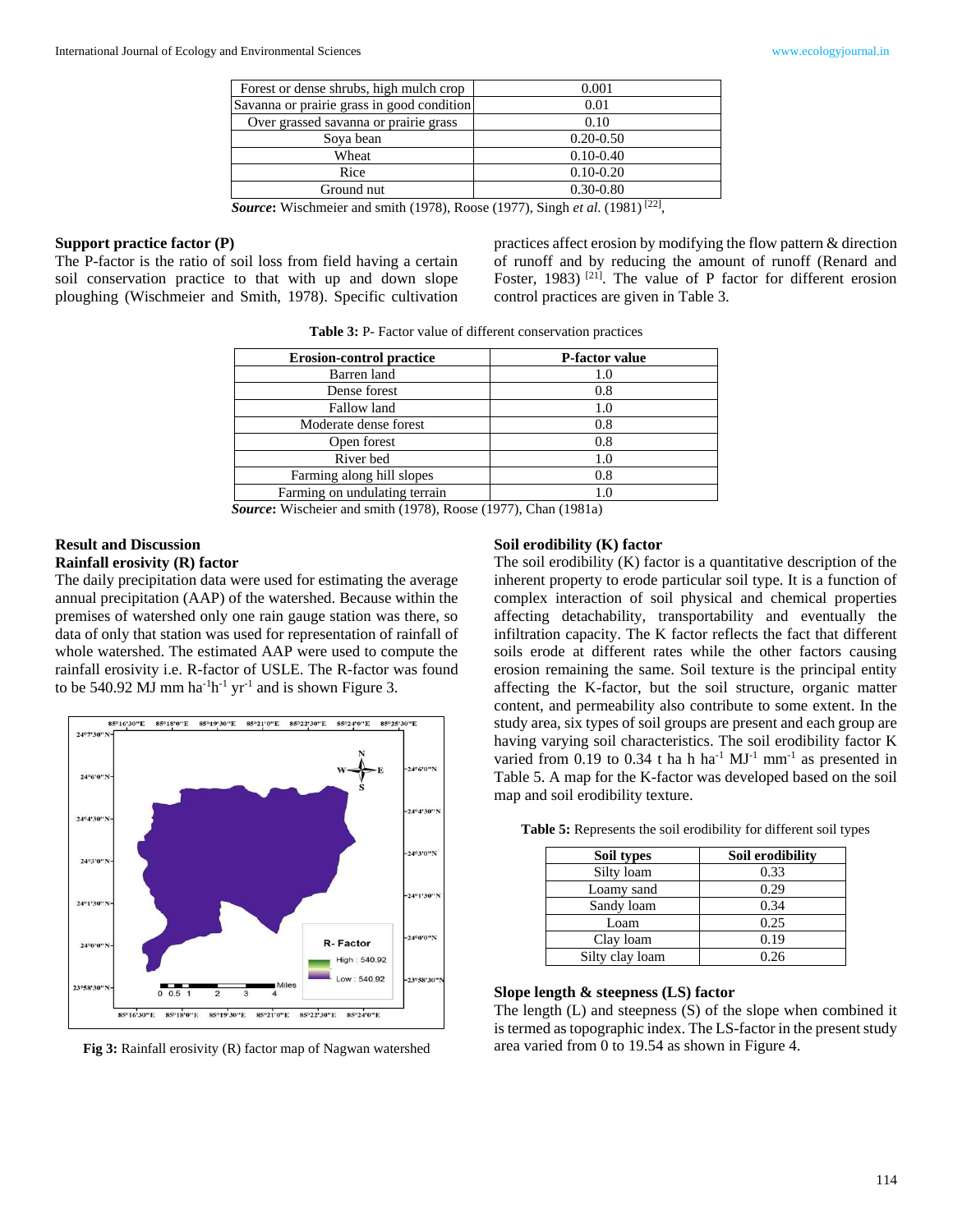

**Fig 4:** Topographic factor map of the Nagwan watershed

#### **Cover and management (C) factor**

The ratio of soil loss under cropped land to that from bare land is represented by crop management factor- C. The value of C ranges from 1 to nearly 0. Higher values indicate no cover effect and soil loss comparable to that from a tilled fallow, while lower value of C represents strong cover effect with no erosion (Erencin, 2000). The cropping management factors for different land use patterns in the Nagwan watershed are given in the Table 6. The C-factor in the present study area varied from 0.009 to 1.000 as shown in a Figure 5.



**Fig 5:** Cover and management (C) map of the Nagwan watershed

#### **Conservation / Support practice (P) factor**

The P-factor represents a ratio of erosion occurring in a field treated with conservation measures to another referenced plot without treatment. These conservation practices dominantly affect erosion by improving the flow path, grade, direction of surface runoff and reducing the amount rate of runoff. Therefore, conservation/support practice factor is based on the soil conservation practices already available in a particular area. In the study area, no major conservation practices are presently followed. Table 6 and Figure 6 shows the value of conservation/support practice factor according to the different landuse patterns in the Nagwan watershed.

| <b>Land use</b> | C value | P value |
|-----------------|---------|---------|
| Agriculture     | 0.42    |         |
| Barren land     |         |         |
| Built up land   | 0.024   |         |
| Dense forest    | 0.004   | 0.8     |
| Open forest     | 0.09    | 0.8     |
| Grass land      | 0.12    |         |
| Scrub           | 0.014   |         |
| Water bodies    | 0.009   |         |

Table 6: C and P factors for different land use in Nagwan watershed



**Fig 6:** Conservation/support practice (P) factor map of the Nagwan watershed

#### **Soil loss estimation for Nagwan watershed**

The different factors such as R, K, L, S, C and P factor are calculated individually for the watershed and combined further USLE formula, resulting in a single number (Figure 7).The soil loss map of study area was also generated by integrating the all erosion factor in a raster calculator of ArcGIS (Figure 8). The average annual soil loss prediction was accounted as 12.39 tones ha<sup>-1</sup>year<sup>-1</sup> with standard deviation of 49.95.



**Fig 7:** Different factors involve in computation of USLE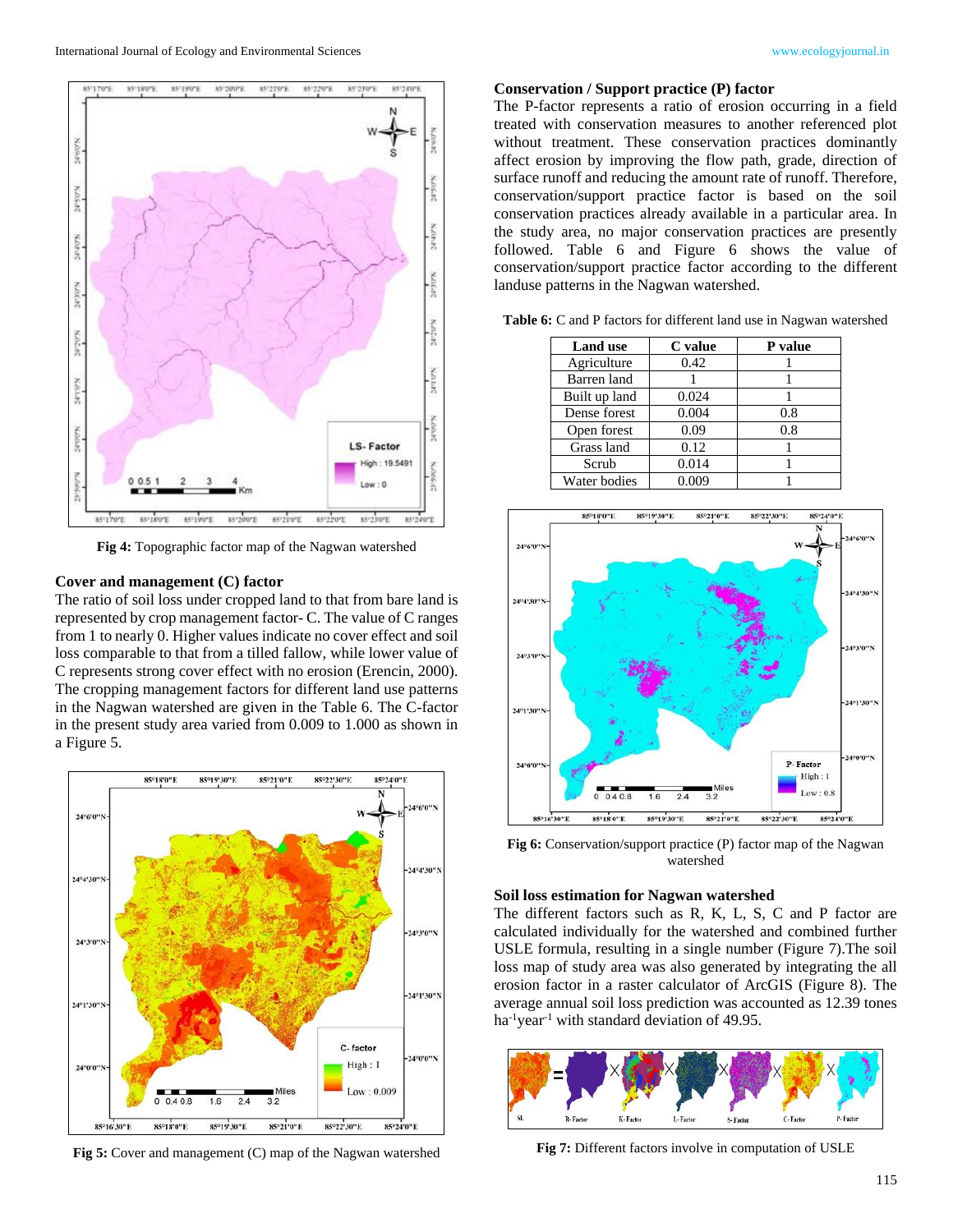

**Fig 8:** Annual soil loss map of the Nagwan watershed

## **Conclusion**

The assessment of soil erosion is indeed essential for strategizing conservation planning, erosion control and management of the environment. The estimation of soil erosion using USLE is considered an effective method because it includes most the factors which directly influence soil erosion in any particular region. The identification of erosion prone areas and quantitative estimation of rate of soil loss helps in adopting suitable conservation practices. The estimation of rate of soil erosion losses with significant precision are of extreme importance for designing and constructional purpose in soil and water conservation measures. The spatial analysis of soil erosion provides a new hope in dealing with soil erosion losses in most effective and efficient manner. The major threat to sustainable agriculture can be reduces by adopting suitable conservation measures.

## **Acknowledge**

I want to acknowledge meteorological observatory at Central Rainfed Upland Rice Research Station (CRURRS), Hazaribagh and Soil Conservation Department DVC, Hazaribagh for providing the necessary data for completion of my works.

## **References**

- 1. Alewell Christine, Pasquale Borrelli, Katrin Meusburger, Panos Panagos. "Using the USLE: Chances, Challenges and Limitations of Soil Erosion Modelling." International Soil and Water Conservation Research. 2019; 7(3):203-25. https://doi.org/10.1016/j.iswcr.2019.05.004.
- 2. Alewell C, Borrelli P, Meusburger K, Panagos P. Using the USLE: Chances, challenges and limitations of soil erosion

modelling. International Soil and Water Conservation Research. 2019; 7(3):203-225. https://doi.org/10.1016/j.iswcr.2019.05.004

- 3. Benavidez Rubianca, Bethanna Jackson, Deborah Maxwell, Kevin Norton. "A Review of the (Revised) Universal Soil Loss Equation (R/USLE): With a View to Increasing Its Global Applicability and Improving Soil Loss Estimates." Hydrology and Earth System Sciences Discussions, 1995, 1- 34. https://doi.org/10.5194/hess-2018-68.
- 4. Benavidez R, Jackson B, Maxwell D, Norton K. A review of the (Revised) Universal Soil Loss Equation (R/USLE): with a view to increasing its global applicability and improving soil loss estimates. Hydrology and Earth System Sciences Discussions, 1995, 1-34. https://doi.org/10.5194/hess-2018- 68
- 5. Das DC. Soil Conservation Practices and Erosion Control in India – A Case Study, FAO Soils Bulletin, 1977; 33:11-50.
- 6. Das DJ. Identification of critical erosion prone zrez for watershed prioritization using GIS and Remote sensing, Dissertation, Indian institute of Technology Roorkee, 2008, 42-48.
- 7. Dabral PP, Baithuri N, Pandey A. Soil erosion assessment in a hilly catchment of North Eastern India using USLE, GIS and remote sensing. Water Resources Management. 2008; 22(12):1783-1798. https://doi.org/10.1007/s11269-008- 9253-9
- 8. Djuwansah MR, Mulyono A. Assessment Model for Determining Soil Erodibility Factor in Lombok Island. RISET Geologi Dan Pertambangan, 2017, 27(2). https://doi.org/10.14203/risetgeotam2017.v27.417
- 9. Eswaran H, Lal R, Reich PF. Land degradation: an overview: Responses to Land Degradation, Proceeding of 2nd International Conference on Land Degradation and Desertification, Khon Kaen, Thailand. Oxford Press, New Delhi, India, 2001.
- 10. Fagbohun, Babatunde J, Adeleye YB Anifowose, Chris Odeyemi. "GIS-Based Estimation of Soil Erosion Rates and Identification of Critical Areas in Anambra Sub-Basin, Nigeria." Modeling Earth Systems and Environment. 2016; 2(3):1-10. https://doi.org/10.1007/s40808-016-0218-3.
- 11. Felix-Henningsen P, Morgan RPC, Mushala HM, Rickson RJ, Scholten T. Soil erosion in Swaziland: A synthesis. Soil Technology. 1997; 11(3):319-329. https://doi.org/10.1016/S0933-3630(97)00016-0
- 12. Jain Sanjay K, Sharad K Jain, Sharma KD. "Estimation of Soil Erosion and Sedimentation in Ramganga Reservoir (India) Using Remote Sensing and GIS." IAHS-AISH Publication. 2005; 2(292):315-23.
- 13. Jain SK, Goel MK. Assessing the vulnerability to soil erosion of the Ukai Dam catchments using remote sensing and GIS Assessing the vulnerability to soil erosion sensing and GIS, 6667(October), 2015. https://doi.org/10.1080/02626660209492905
- 14. Jasrotia AS, Dhiman SD, Aggarwal SP. "Rainfall-Runoff and Soil Erosion Modeling Using Remote Sensing and GIS Technique- a Case Study of Tons Watershed." Journal of the Indian Society of Remote Sensing. 2002; 30(3):167-80. https://doi.org/10.1007/BF02990649.